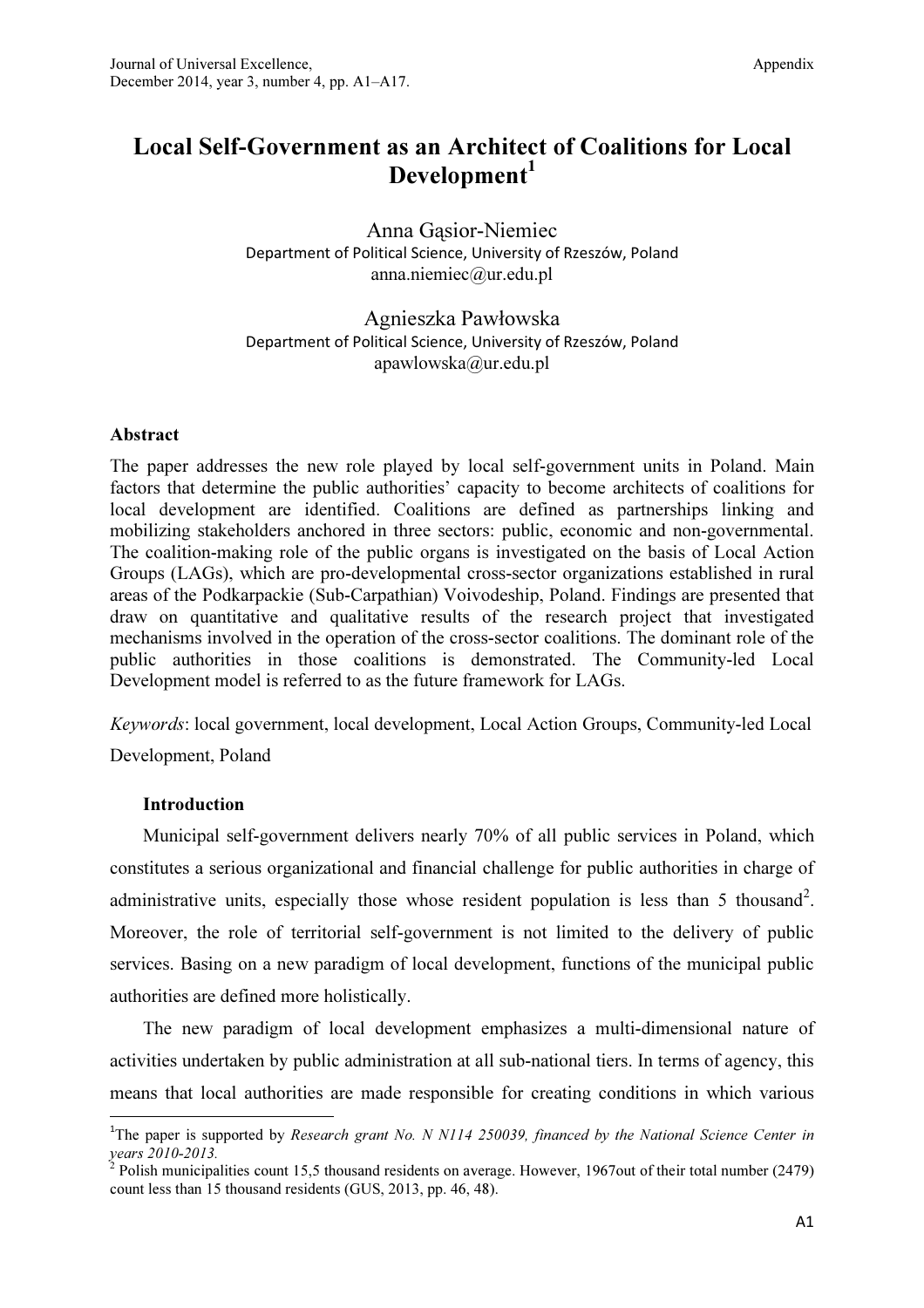public and non-public stakeholders can co-operate in order to jointly tackle socio-economic problems of local communities involved. In terms of objectives, this means that local public policy-making is expected to become both multi-directional and integrated in order to make an impact on several aspects of socio-economic life simultaneously.

The need to act and intervene multi-dimensionally is especially important when programming and implementing policies of local development, whose spatial reach and socioeconomic effects are increasingly more difficult to delimit precisely. This is, inter alia, because administrative boundaries of territorial units are becoming ever more porous: mobility of local residents grows in parallel to de-territorialization of employment; many types of economic activity have become footloose; service provision can often be either delocalized or de-territorialized (including public services).

Also, public support for local development ceases to be exclusively focused on promotion of economic activity in the local community. It starts (again) to include broader issues of social dynamics, including the quality of life. This change finds reflection in new expectations expressed by entrepreneurs who are no longer satisfied with opportunities to maximize their profit. They want to live in a pleasant and friendly environment as well, having access to high standard public services and attractive leisure offers. Such expectations are fully congruent with the local societies' general needs. Therefore, new municipal policies of development are expected to become more holistic and multi-dimensional.

Unfortunately, many small municipalities, especially the ones located in rural areas, find it increasingly more difficult to embark on such multi-dimensional policies because of organizational shortages, including human resources. In several cases, the municipal authorities are unable to implement such policies because of severe financial constraints. In the circumstances, the municipal public authorities may resort to redefining their traditional roles and instruments. One of the options is for them to turn into an animator who creates conditions that foster other local actors' stronger involvement in making and implementing decisions about territorial development.

In the present paper we are interested in this new role played by local self-government units in Poland. We identify main factors that determine the public authorities' capacity to become architects of coalitions for local development. Coalitions of this kind attempt to link and mobilize stakeholders who represent three sectors: public, economic and social (nongovernmental). We investigate the coalition-making role of the public organs basing on the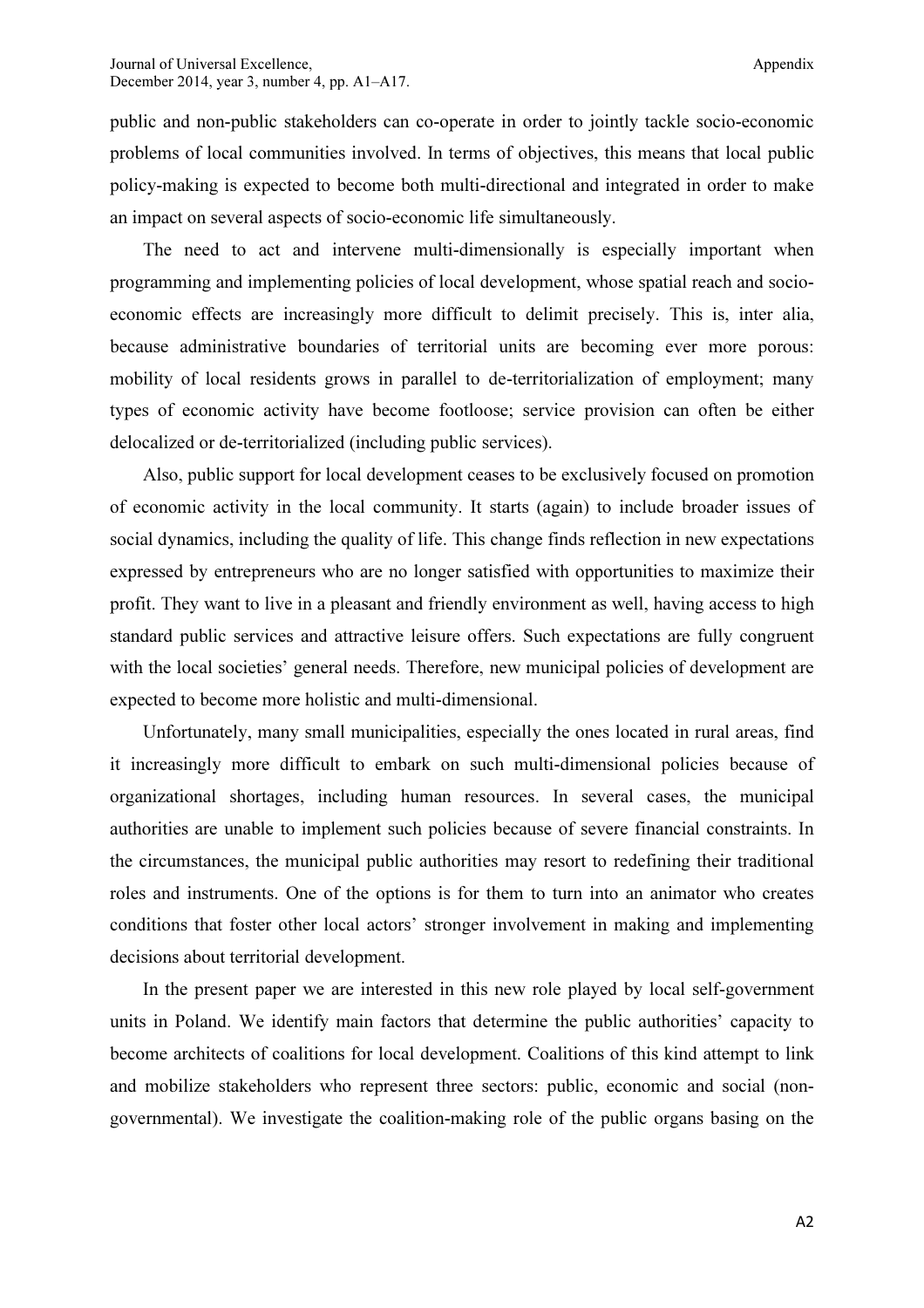case of Local Action Groups (LAGs) which are pro-developmental cross-sector organizations established in rural areas of the Podkarpackie (Sub-Carpathian) Voivodeship<sup>3</sup>.

Supported by the Axis 4 LEADER of the Program for Rural Areas' Development 2007- 2013, the LAGs were explicitly created to overcome (at least partly) developmental difficulties experienced by small rural municipalities. We pay special attention to the role played by the municipal authorities in the establishing and functioning of the LAGs, which include local stakeholders from all of the three sectors. Basing on our field research, we note these coalitions' capacity to promote more integrated and participative development in the rural municipalities. However, a question arises about the LAGs' future goodness of fit with the program of Community-led Local Development (CLLD) which is to replace the LEADER program in the period 2014-2020.

The paper is structured in the following manner: in the first section the concept of local development is discussed, inclusive of development-related competencies of local territorial self-government in Poland. In the second section, the Community Initiative LEADER is briefly presented, which provides an organizational-financial framework for the LAGs, encouraging also their conceptualization in terms of voluntary, cross-sector coalitions for local development. In the third section the actual role of municipal authorities in the establishing and operating of the LAGs in the Podkarpackie Voivodeship is focused upon.

Findings are presented that draw on quantitative and qualitative results of our research project (see footnote 1) that investigated mechanisms involved in the operation of those crosssector coalitions, which are formally premised on the principle of partnership between the three sectors. The dominant role of the public authorities in the LAG coalitions is demonstrated. In the final section of the paper, the CLLD model is overviewed briefly. The paper ends with conclusions concerning the viability of the LAGs as coalitions for local development in the CLLD framework.

#### Public authorities' responsibility for local development

As stressed by Andrzej Sobczyk, "endogenous potential, whose mobilization ensures sustainable local [...] dynamic" (2010, p. 126) is currently considered the main factor of local development. This approach exemplifies the first group of definitions of local development as distinguished by Agnieszka Ziomek: 1) definitions that concentrate on intentional (goaloriented) activities undertaken by local residents, units of self-government and other local

<sup>&</sup>lt;sup>3</sup> Voivodeships are the biggest administrative-territorial units in Poland, which are equivalent to NUTS 2.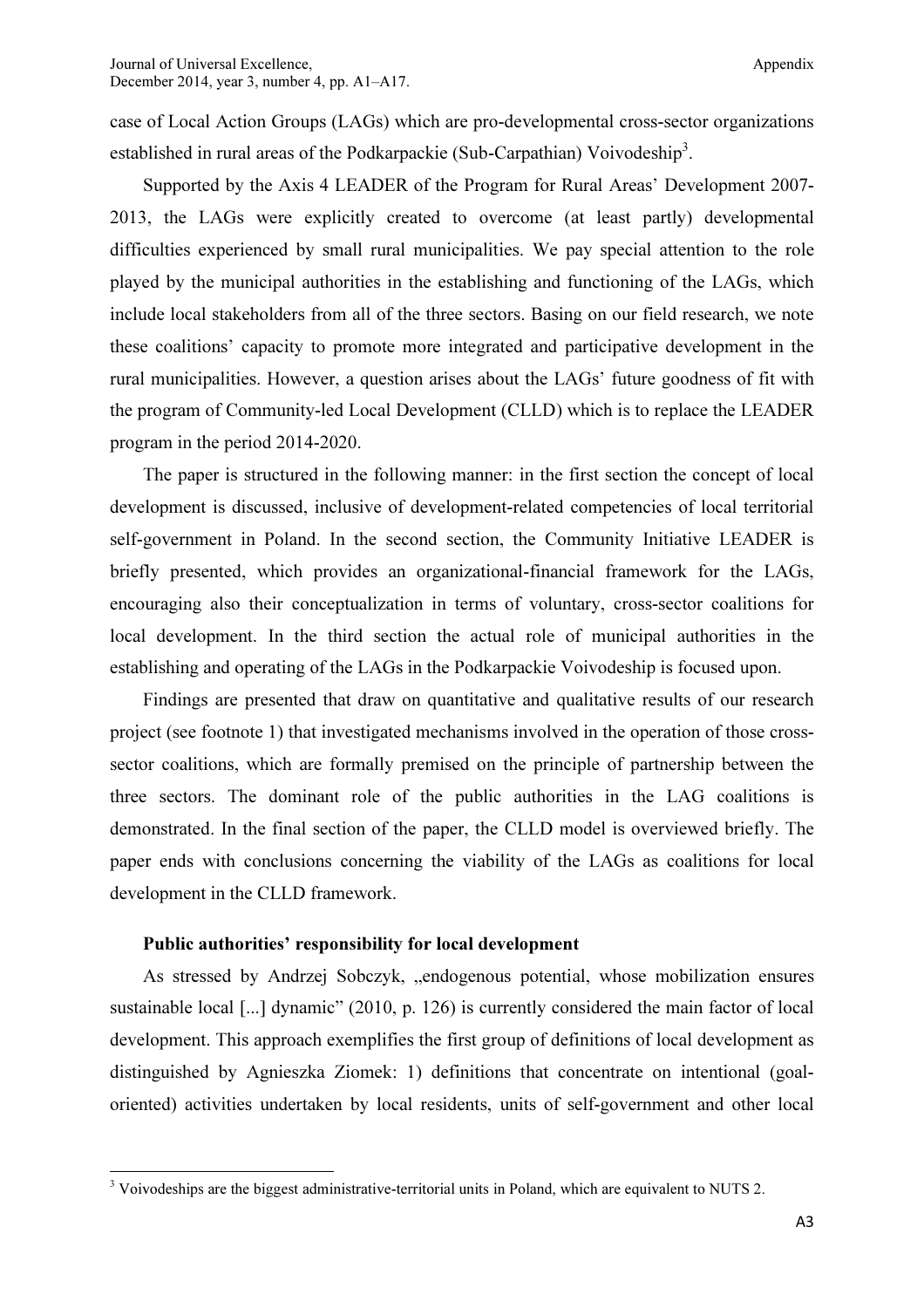actors; 2) definitions that focus on increasing economic efficiency of the region, which is achieved by mobilization of its material and financial resources (2010, p. 181).

Moreover, local development is ever more frequently perceived in terms of  $\Lambda$ harmonized and systematic activities that involve the local community, the local authorities and the remaining actors who operate in the given municipality". These activities are oriented toward "... creating new and improving existing assets of the municipality, creating favorable conditions" for the local economy and entrepreneurship as well as providing for the spatial and environmental order" (Szewczuk, Kogut-Jaworska, Zioło, 2011, pp. 21-23). Clearly, the territorial dimension is highlighted in so defined local development, which marks a break with thinking about development in terms of sector-based interventionism. Instead, economic, spatial, social and cultural features of the given territorial unit are all to be taken into account, including the municipal residents' needs alongside their value preferences and resources (Sobczyk, 2010, p. 126).

It follows that, basing on the new developmental paradigm, private local actors are perceived as integral factors of local development, which should be reflected in their inclusion in public decision-making processes concerning preferred directions of local development. Furthermore, the local economic and non-governmental actors are expected to pursue their proper activities in ways that may contribute to the whole local community's developmental goals. It is assumed that their contributions to the collective goals can be greatly facilitated if their individual strategic choices are informed with a feeling of belonging to the specific, place-based communities.

Organs of local territorial self-government play a crucial role in steering and organizing the developmental processes, being endowed in Poland with competences that enable them a considerable degree of flexibility in supporting initiatives to increase the local residents' wellbeing. However, interestingly, with reference to the municipal level, the existing legal regulations do not list local development explicitly in terms of the public authorities' task. Nevertheless, among their other 22 assigned tasks to do with satisfying needs of the local communities, one could hardly indicate an obligation that is not related – directly or indirectly  $-$  to the broadly defined local development<sup>4</sup>.

Art. 6 of the Local Government Act delegates to the municipal level all such tasks that are not explicitly assigned by law to other subjects (entities). This arrangement provides the public authorities with considerable autonomy – in the legal sense – as far as their

l

<sup>&</sup>lt;sup>4</sup> Art. 7, Act of 8 March 1990 concerning municipal self-government (Dz. U. 1990, nr 16, poz. 95).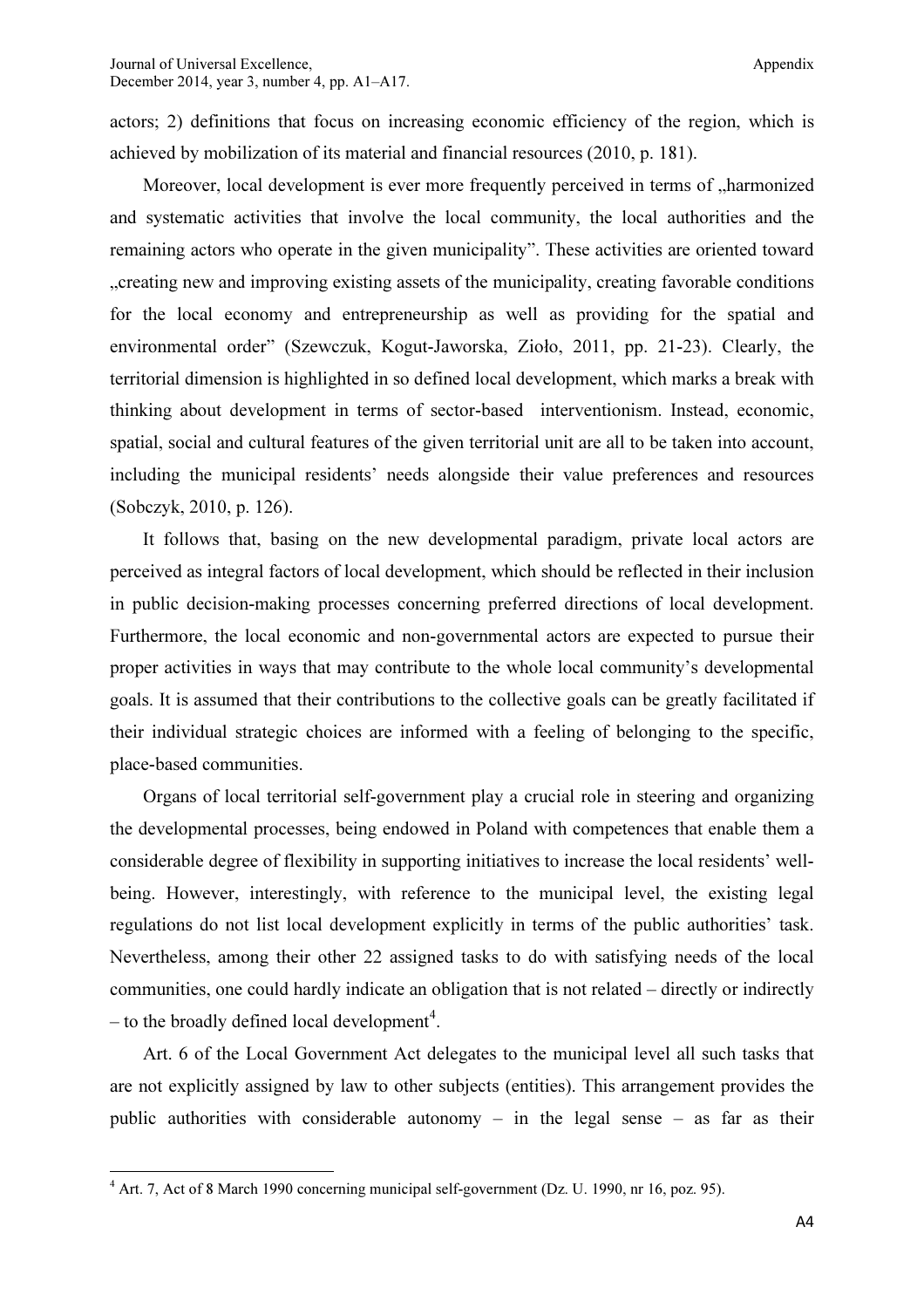intervention in the field of local development. In the Act concerning Principles of Development Policy Implementation, that was adopted on 6 December  $2006^5$ , the Polish Legislator defined the municipal responsibilities in the field of development more precisely, even if explaining them only succinctly. Art. 3 of this Act lists the following public organs to be involved in the programming and implementation of the policy of development: the Council of Ministers, regional self-government (at the Voivodeship level), the county-level self-government and, finally, the municipal self-government.

Importantly, regulations contained in the two quoted Acts of Parliament do not exhaust legal foundations basing upon which municipal authorities may take action aimed at stimulating local development in Poland. As a result, in legal, political and societal terms territorial self-government is the key actor of local development in Poland. It follows that it is commonly held responsible for developmental dynamic and its outcomes. This explains, inter alia, why local public authorities may (and are expected to) play the role of an architect and/or strategic partner in coalitions for local development. This role of the municipal authorities is clearly visible in Local Action Groups, which are pro-developmental organizations established in rural areas in the framework of the LEADER program.

## The LEADER and Local Action Groups

The Community Initiative LEADER<sup>6</sup> was first launched in 1991. It contributed to promotion of an integrated approach to development in rural areas. It had been designed basing on an assumption that development must have endogenous roots. Therefore, support available through the LEADER Initiative was earmarked for creating conditions that fostered rural residents' involvement in decisions concerning their local ways to develop. At the same time, an emphasis was put on innovative inputs in rural development. Also, the rural prodevelopmental initiatives were expected to be holistic in terms of their scope and impact (European Commission, 2006, p. 6).

Implementation of the LEADER Initiative ended in 1993, which was followed up by the LEADER II in the period 1994-1999. Subsequently, the LEADER+ program was created, which lasted until 2006. The LEADER+ was made available – since  $2004 -$  to the new EU Member States, including Poland. During the 2007-2013 programming period, the LEADER program was integrated with national programs for rural areas, continuing to receive support

<sup>&</sup>lt;sup>5</sup> Act of 6 December 2006 concerning Principles of Development Policy Implementation (Dz. U. 2009, nr 74, poz. 712).

<sup>&</sup>lt;sup>6</sup> LEADER –Liaison Entre Actions de Développement de l'Économie Rurale – Linkages between Actions Addressing Development of Rural Economy.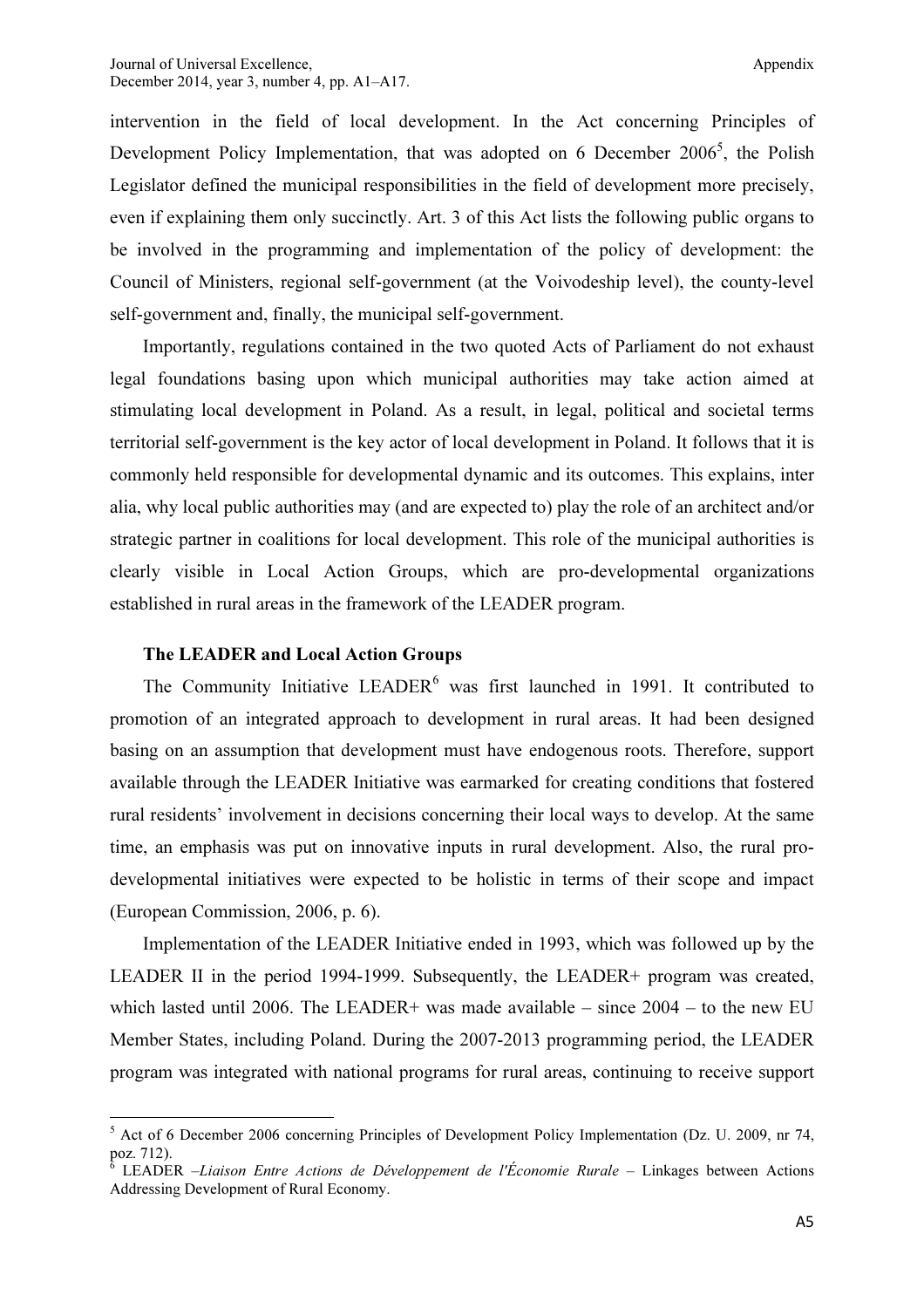in the framework of the Common Agricultural Policy (CAP). In Poland, a special axis of the National Program for Rural Areas' Development (Program Rozwoju Obszarów Wiejskich [PROW]) was created in order to implement the LEADER component.

It needs to be stressed that LEADER is not just one of the many similar EU programs. Rather, it stands for a specific methodology of bottom-up action in impoverished rural areas. Ultimately, owing to its demonstrated merits, this approach to local development is currently also applied in urban areas. In general, the LEADER approach features the following characteristics (European Commission, 2006, pp. 8-14):

- 1. territoriality initiatives are focused on small and bounded areas which are relatively homogenous in economic, social and cultural terms; the local residents' traditions, shared experiences, needs and expectations are integral part of this place-based approach;
- 2. a bottom-up character the residents are offered an opportunity to express and meet their needs and expectations; conditions must be created to facilitate their involvement in decisions and actions that determine directions of local development;
- 3. partnership key actors who represent the public, social (non-governmental) and economic sector in the given local community are expected to form prodevelopmental networks that, preferably, coalesce into partnerships called Local Action Groups;
- 4. innovative inputs innovation is emphasized when drafting local strategies of development and supporting projects, whose aim is to introduce new products, new services or new organizational arrangements in the local communities involved;
- 5. integrated intervention the individual developmental projects implemented within the LEADER framework should complement and reinforce one another, being oriented to improving all aspects of local life;
- 6. local networks networks of local actors need to be created as platforms for exchanging and sharing information, for mutual learning and pooling resources as well as negotiating most desirable directions and outcomes of local development;
- 7. co-operation between networks the need to build networks of networks is highlighted within regions as well as between regions and countries.

Apart from the path-breaking methodology of development, the institutionalization of the LEADER approach doubtlessly created an opportunity for the municipal authorities to reach for additional financial resources that could be used to stimulate local development. In the circumstances, wherever there was no other strong social entrepreneur, the public organs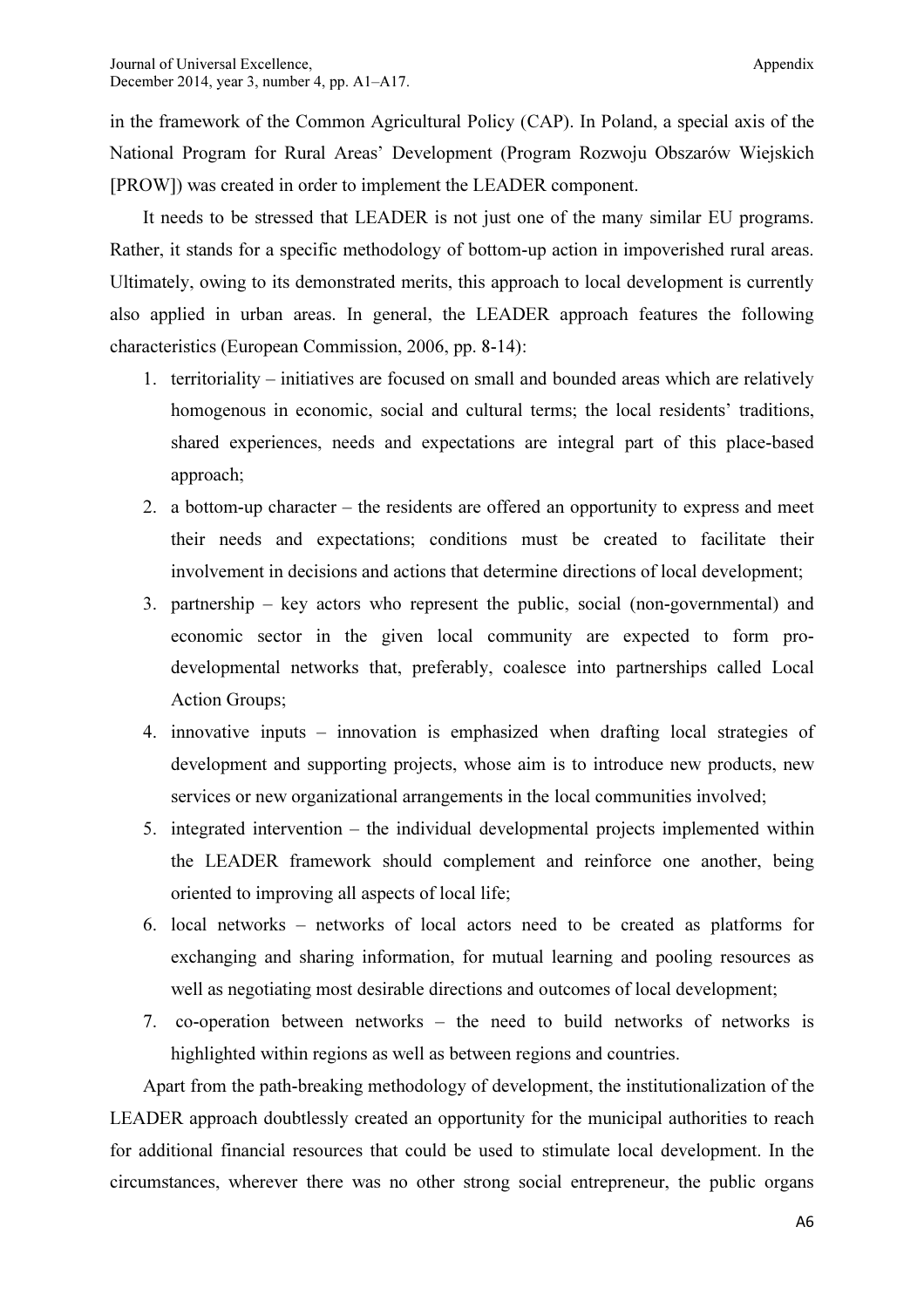$\overline{\phantom{a}}$ 

embraced the role of an initiator of a local pro-developmental coalition which, in accordance with the LEADER program's requirements, eventually had to be registered in the form of a Local Action Group.

A single LAG covers an area corresponding to  $-$  at least  $-$  2 rural (or rural-urban) municipalities. Towns inhabited by more than 20 thousand residents are, however, excluded from participation in the LAGs. A single LAG's area may be inhabited by between 10 thousand and 150 thousand of residents (MRiRW, 2007, pp. 329-330).

The popularity of the LEADER+ and the LEADER program in Poland is best evidenced by the fact that 338 Polish LAGs cover 93,22% of the areas that were allowed to participate in the program, which amounts to 278 235,7  $km^2$ . In terms of population, the 338 Polish LAGs count 16 877 180 residents altogether, which is equal to 91,29% of the population living in the Polish rural areas (constituting 44,27% of the country's total population) (MRiRW, 2009, pp. 6-7).

The LAGs operate basing mainly on regulations included in the Act of 7 March 2007 concerning support for development of rural areas with a contribution from the European Agricultural Fund for Rural Development (Dz. U. 2007,. nr 64, poz. 427). However, they must also follow numerous minor regulations issued by the Polish Ministry of Agriculture and Rural Development.

In most cases, the Polish LAGs are registered as so called special associations. Like regular associations they are legal persons who have their own statutes and autonomous organs, such as the general assembly of members, the executive board and the auditing board. However, on top of this, they also have a council – a decision-making organ which is responsible for evaluation and selection of developmental project applications that are submitted by local applicants for funding *via* the LAGs. The main criterion used for evaluation and selection of the project applications is their compliance with the LAGs' Local Development Strategies. Unlike other types of associations, the LAGs are supervised by the regional self-government organs.

The legal and organizational construction of the LAGs endows them with a capacity to create a strong basis for representation of local interests. The LAGs' membership structures as well as their statutory organs must reflect the principle of cross-sector partnership<sup>7</sup>. Being

<sup>&</sup>lt;sup>7</sup> Fearing that the partnerships could be dominated by public stakeholders – who have greater financial, organizational and human resources as well as being more experienced in European projects' implementation – a principle was introduced that required at least 50% of the stakeholders to be recruited from among the social and economic partners (this principle was applied to both the general membership structures and the executive and decision-making organs of the LAGs).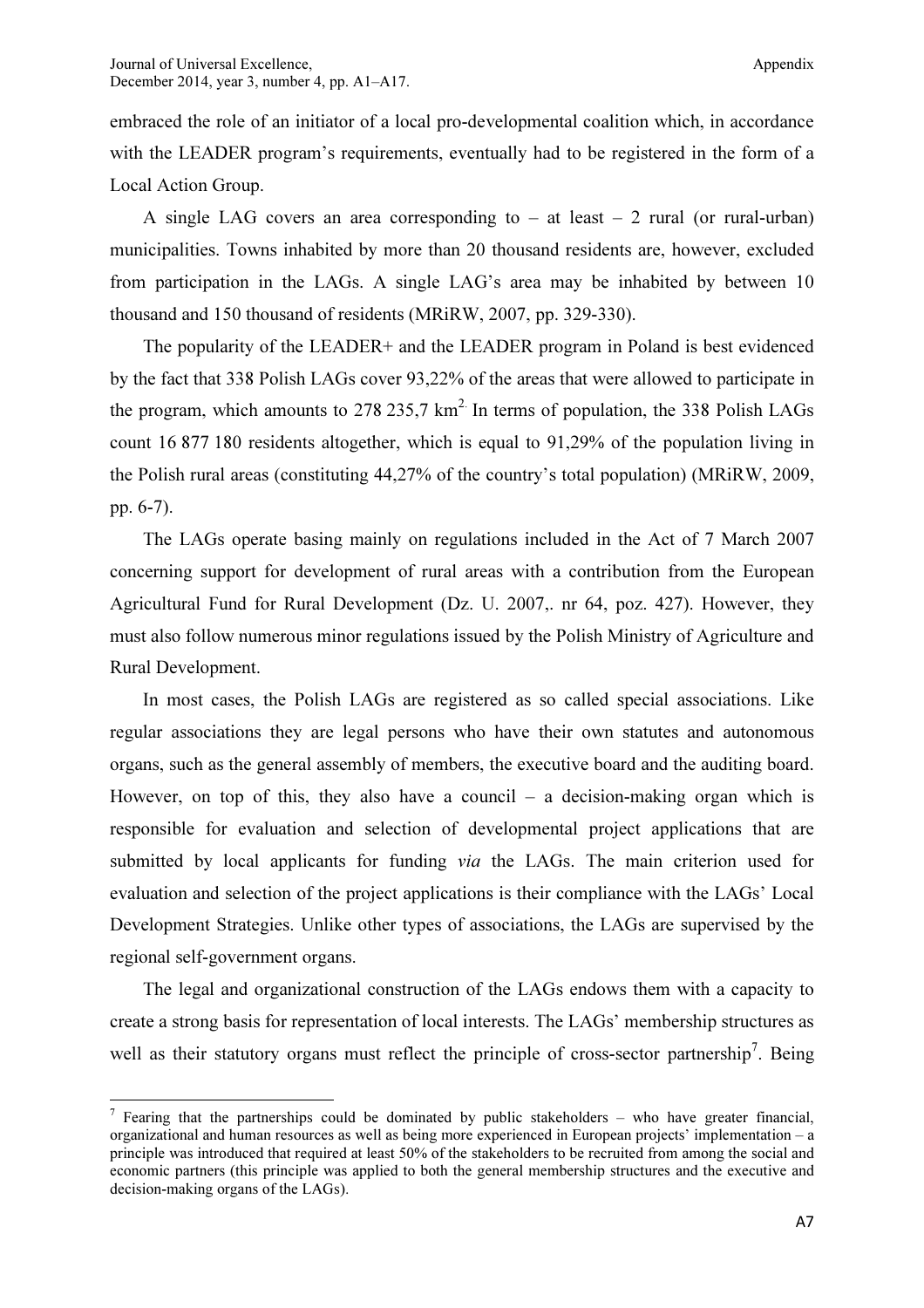legal persons who manage (predominantly) public financial resources, they are also obliged to ensure full transparency of their activities. Moreover, they are required to inform their local societies regularly about their decision-making processes as well as consulting their decisions and plans for action with the local stakeholders. Their statutory activities are explicitly oriented to integration and mobilization of the local societies.

Paradoxically, some of their organizational principles seem to make it difficult for the LAGs to meet expectations related to their bottom-up and voluntary character. Especially, their obligation to ensure that their membership structures and organs meet the cross-sector partnership criteria (see footnote 7), actually restricts their autonomy in recruiting members, electing organs and making decisions. At the same time, given a weak propensity for crosssector co-operation in rural Poland, introducing this kind of a legal requirement might, in many cases, be considered as the only way to establish a multi-sector developmental coalition at the local level.

One more important issue to be mentioned at this point is the fact that the local public authorities' interests are commonly perceived as identical with the interests of the whole local community in Poland. This perception is one of the main reasons why their strategic role in creating coalitions for local development such as the LAGs is widely accepted in society. However, there are other reasons involved, too, that facilitate their leadership, if not overt domination, in the local coalition-building. In the next section of the paper, which is basing on our empirical research, the key role of the local authorities in the creation and operation of the LAGs is discussed in more detail.

#### Local self-government as a key stakeholder of the Local Action Groups

The research project, whose results are presented below, aimed to cover all of the LAGs established in the Podkarpackie Voivodeship for the period 2007-2013. The field research included both quantitative component – whereby questionnaires were distributed with the aim of reaching all of the LAG members – and a qualitative component which consisted of participant observation and in-depth interviews that were conducted with representatives of pre-selected LAGs. Ultimately, 518 respondents (33% of all LAG members) took part in the quantitative part of the project. They represented 26 LAGs. The qualitative part involved 75 interviewees.

In the ultimate sample, the LAG members who represented social organizations, business entities, themselves (meaning: physical persons) as well as other non-public categories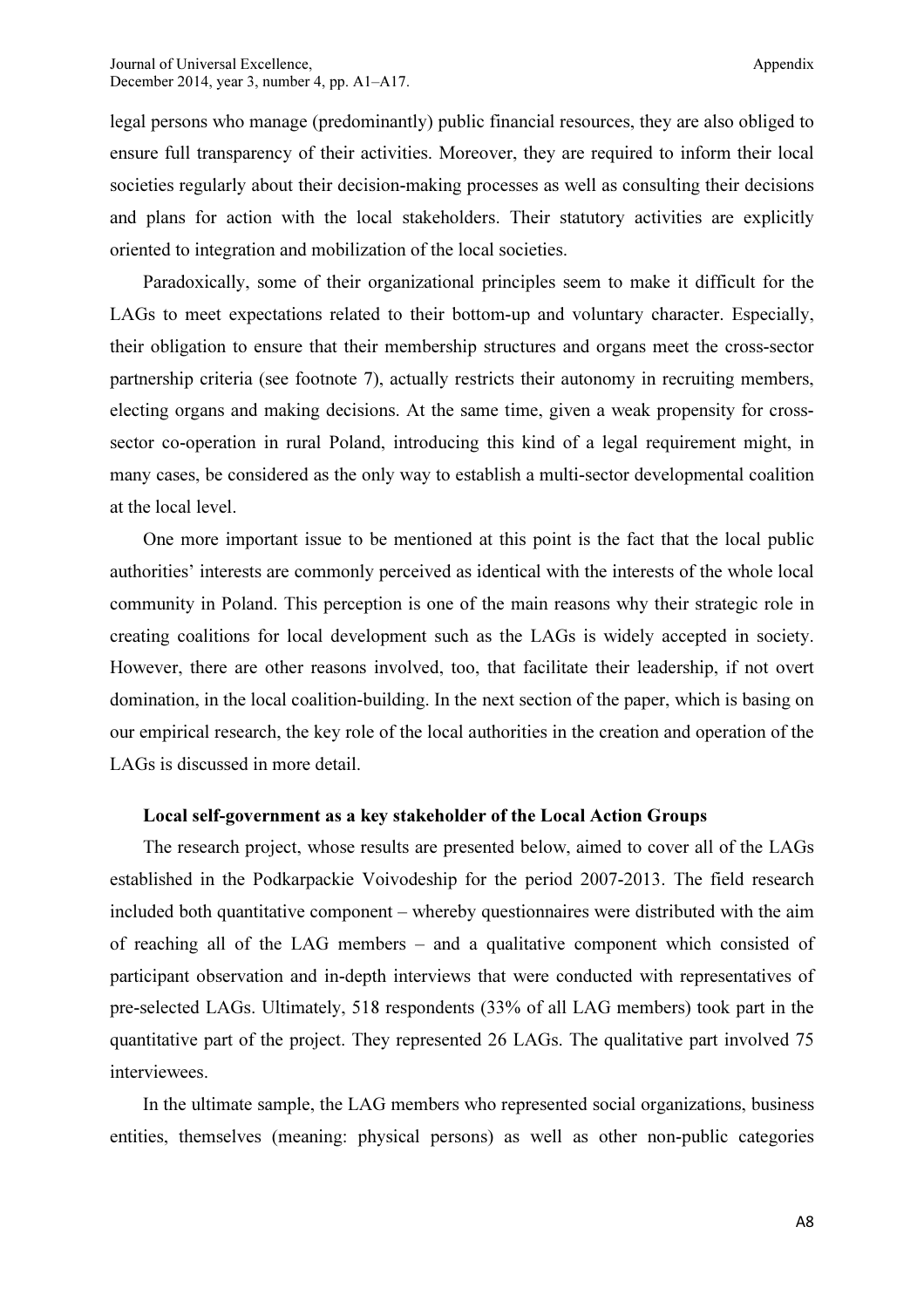constituted 63,9% of the respondents, whereas the public sector representatives amounted to 28% of the respondents (table 1).

| able 1. Shares of various categories in the sample of responden |       |
|-----------------------------------------------------------------|-------|
| Units of territorial self-government                            | 26,6% |
| Self-government associations                                    | 1,4%  |
| Social organizations                                            | 19,7% |
| Economic entities                                               | 8,1%  |
| Physical persons                                                | 34,4% |
| Other                                                           | 1,7%  |
| Data unavailable                                                | 8,1%  |

Table 1. Shares of various categories in the sample of respondents

Source: the Authors'calculations.

In quantitative terms, the representatives of public authorities did not rank first. However, several respondents mentioned problems that the LAGs had faced when recruiting members representing non-public sectors. In particular, the involvement of local business representatives seemed unsatisfactory, which evidenced the private economic actors' weak interest in such collective initiatives. In consequence, participation of the local entrepreneurs in the LAGs was usually limited to formal membership. Even if they were adequately represented in the executive and decision-making organs of these organizations, which, as mentioned, was required by law, their actual involvement in the LAGs' activities was seen as insufficient.

Another serious problem – which was also identified by other researchers (Halamska, Michalska, Śpiewak, 2010; Furmankiewicz, 2013) – concerned practices whereby the members' sector identification was manipulated. For example, a LAG member, who officially represented a social organization or a business entity in the LAG coalition, could simultaneously turn out to be an employee of a local administration unit or a councilor involved in territorial self-government. Members of this kind had been most often recruited in the initial stages, which was routine whenever it was the public authorities who had initiated and coordinated the process to establish a LAG. Such practices could serve three basic functions: 1. they facilitated the creation of the LAGs; 2. they helped the LAGs to meet the legal requirements concerning their membership structures; and/or 3. they ensured the public authorities' control over the LAGs.

On the one hand such practices could reduce the scope of local interests represented in the LAGs as coalitions for local development, making them less inclusive. Also, they may have undermined the position of non-public sector stakeholders in the LAGs, whose representation – as demonstrated by the case of economic actors – was already distorted. In consequence, the non-public stakeholders might have had too weak influence on decisions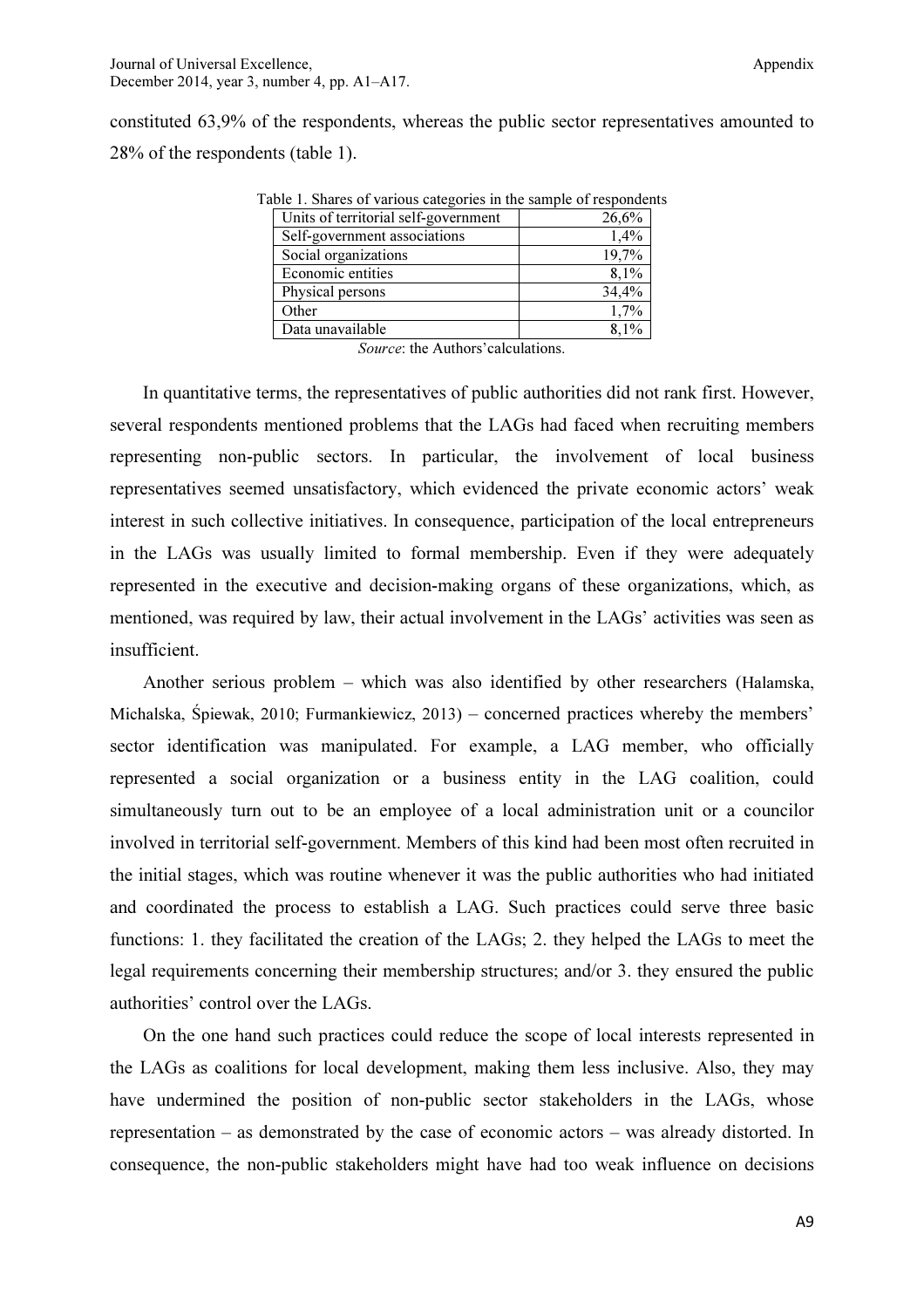concerning directions of local development that were taken by the LAGs. Lastly, this kind of gerrymandering" could affect the legitimacy of the LAGs by breeding suspicions that they were instruments used by the public authorities to reinforce the latter's dominance in the field of local development.

On the other hand, paradoxically, the sources and effects of those practices could be interpreted in more positive/pragmatic terms. Firstly, the architects of the LAGs often had to act in rural communities where the social and economic sectors were very weak. In other words, the spontaneous supply of the non-public actors who were willing to access the LAGs might have been limited. Since the public authorities were usually determined to establish a coalition for local development that could be supported in the framework of the LEADER program, they might have experienced "a necessity" to gerrymander the LAGs' membership in order to fulfill the restrictive legal obligations that had imposed on them the requirement to secure the at least 50% share of the non-public stakeholders.

Secondly, the creation and successful operation of pro-developmental coalitions such as the LAGs was doubtlessly premised on availability of professional know-how and experience in absorbing the EU funding. Those assets could be, in many cases, only provided by persons closely related to the local public administration in rural areas. Thirdly, apart from being complicated, the programming and implementation procedures imposed on the LAGs by the Ministry of Agriculture and Rural Development required significant up-front financial contributions of the stakeholders involved, whereby (initially) no institutional assistance was envisaged at the national level. In many impoverished rural communities the local territorial government was the only stakeholder capable of providing this kind of contribution on behalf of the whole coalition.

The strong part played by the local self-government organs in establishing of the LAGs as sui generis coalitions for local development to be funded by the LEADER component of the national Program for Rural Areas' Development is clearly documented by the results of our research. Nearly 75% of our respondents indicated that their LAG had been created owing to an initiative undertaken by the municipal authorities (figure 1). Only slightly more than 12% pointed at a social organization; less than 5% indicated a physical person, and even fewer respondents – an entrepreneur as an architect of their LAGs.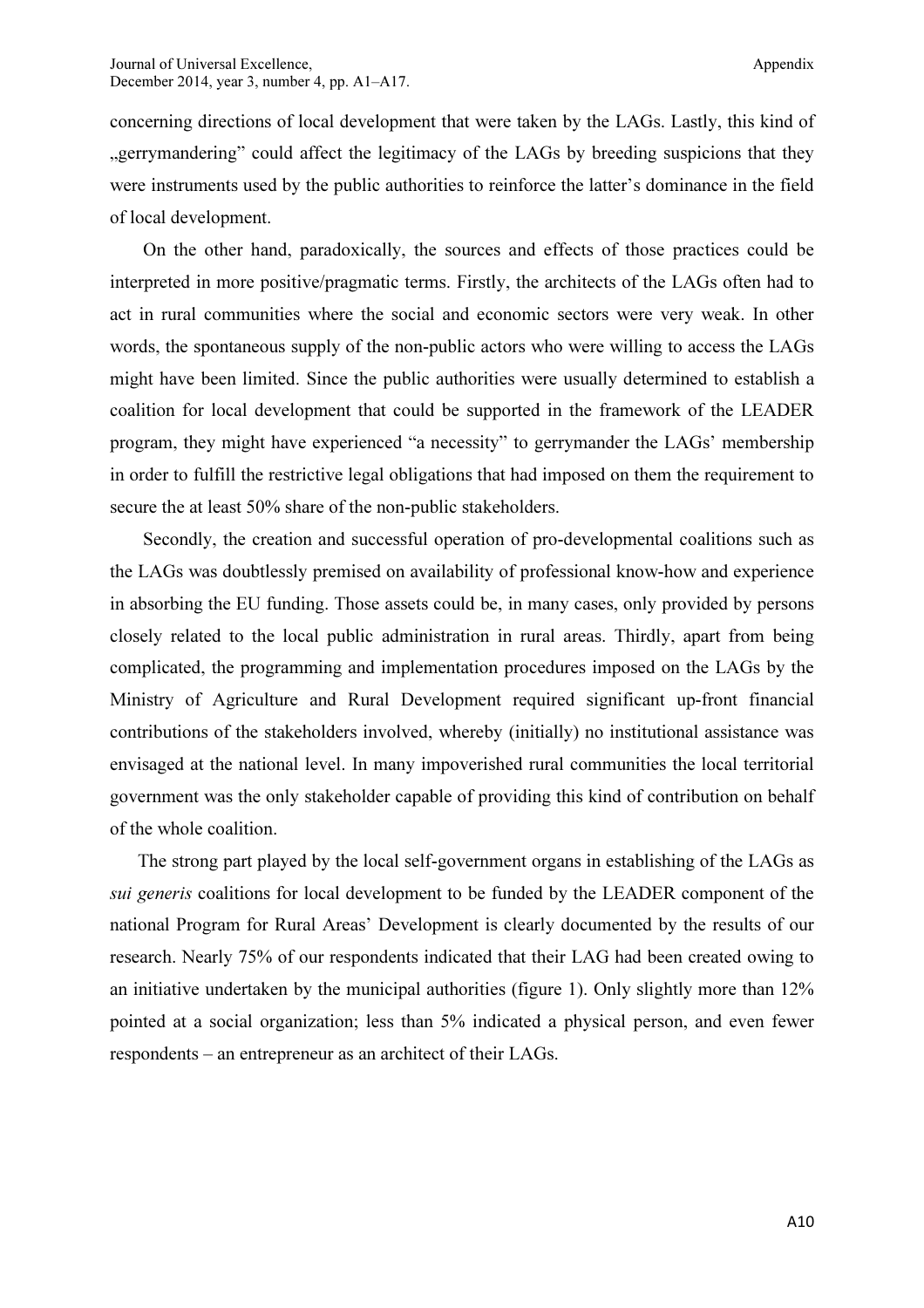

Figure 1. Actors that initiated the LAG's creation

Source: the Authors' calculations.

The dominant role played by the local authorities in the creation of the LAGs was confirmed by nation-wide research, even though their dominance proved not so pronounced as in the Podkarpackie Province: 44% of the national respondents indicated the local territorial self-government organ as an architect of their LAGs (Knieć, 2010, p. 19). One of our interviewees described the process of a LAG's creation in the following manner, starting from the idea's emergence and ending with the LAG's successful establishing:

I happened to be a mayor at that time (…) and one day I found myself taking part in a meeting organized at the Marshal Office and after the meeting the Marshal tells me that there is going to be another meeting with the already existing LAGs [some of the LAGs had been created in the framework of the LEADER+ program] and if  $I'm$  interested I should come and listen to what they say. And so I went there and listened to what they were talking about, even though I did not quite understand what was it all about. But I liked it because they talked a lot about some kind of societal initiatives (...) And later it just all began like this, I first organized a meeting of mayors from some municipalities, because I've come to the conclusion that it will be easier for us to recruit the leaders using the self-government units (…) The mayors brought with them to this *meeting in K.* [the name of one of the municipalities participating in this LAG] *leaders from their* local communities, ladies from rural housewives' societies, some associations' chairmen, some active councilors, and this is how all this began (XII/1/CA).

It seems that this manner of the local public authorities' involvement in the creation of the LAGs was quite typical in the Podkarpackie Voivodship. Importantly, it was most often highly appreciated.

What is more, the leading role of the municipal self-government organs was appreciated not only during the process when the LAGs were being formed. It was also welcomed at a later stage, when the newly established LAGs were obliged to produce their strategic documents. The public administration employees were frequently the key contributors to the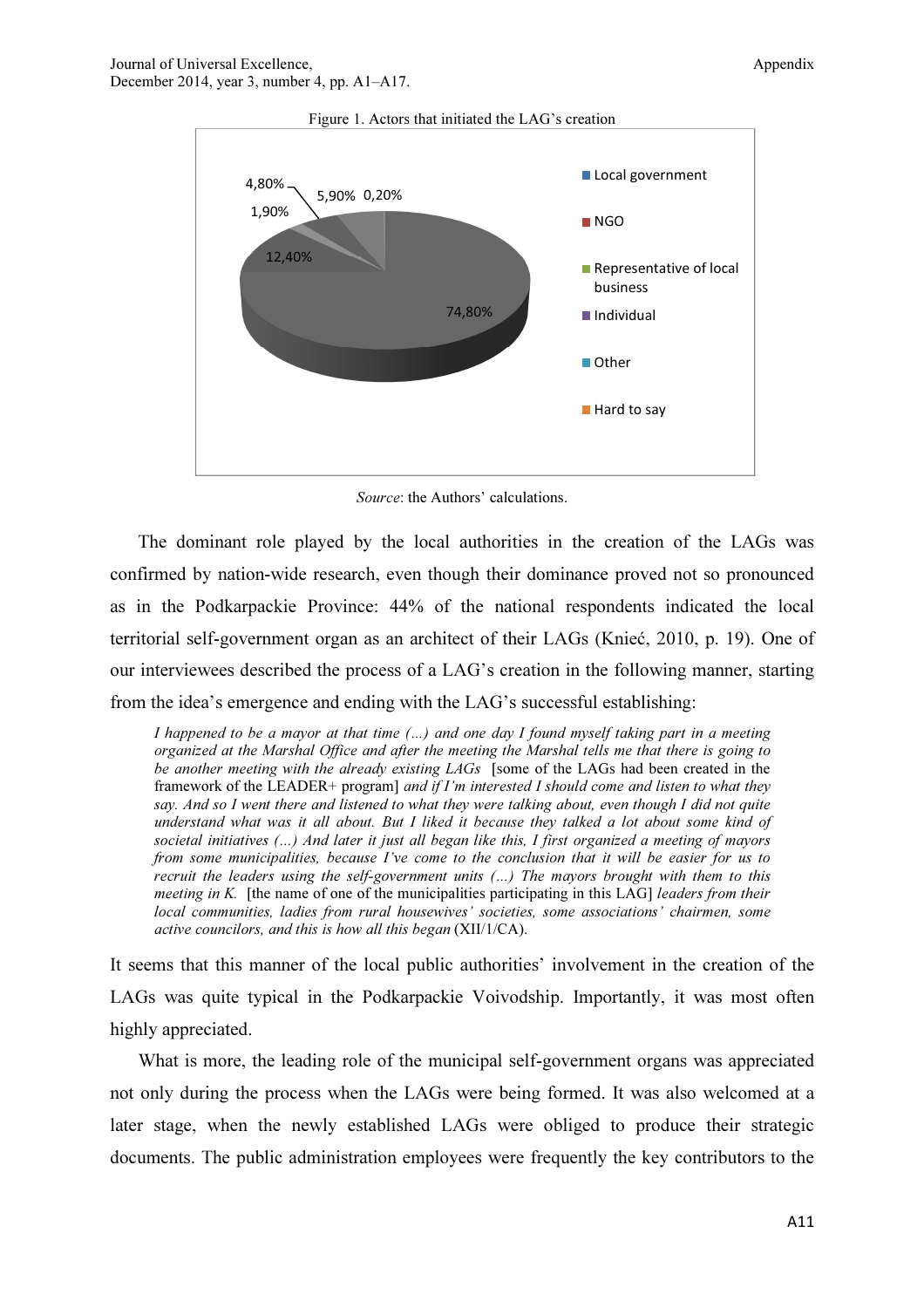LAGs' Local Development Strategies (LDS) – unless external experts were commissioned. The know-how, experience and professional skills of the local government staff were no less essential when the LAGs started to apply for and absorb the EU financial support. Also, apart from procedural and technical know-how, working contacts made earlier by the local mayors with the Marshal Offices were highly appreciated by the LAGs. Those contacts could be used in situations when formal procedures proved of no help. This is how one of our interviewees put it:

(…) well, it was also owing to the mayors' help, because a group like ours, if it had had no support on the part of this mayor, that mayor and another one, it would have stood no chance of achieving anything at the Marshal Office (…) they, being from territorial self-government, are knowledgeable about all those structures, [they know] where to find money and how to arrange it all (VI/8/ZA).

As mentioned, one of the biggest advantages of the local self-government organs' involvement in the LAGs' structures was the financial stability that they could provide. The availability of financial resources was crucial because the LEADER component, in which the LAGs participated, was based – similarly to other EU programs – on principles of additional funding and re-financing of developmental tasks. As such, the municipal authorities could demonstrate the biggest financial resources which were earmarked for local development. If necessary, they could take loans on preferential terms as well. Also, the public authorities agreed to shoulder the biggest share of the membership fees collected by the LAGs. Lastly, in the majority of cases, it was the municipal governments that secured premises for the LAGs' offices – often free of charge or at reduced rates.

Those financial realities of the LAGs were stressed by all our respondents and interviewees. This is, for example, demonstrated by distribution of answers to a question concerning factors that motivated them to form a coalition such as their LAG. Even though "local needs" proved to be the most frequently indicated (74,8%), this choice was followed by 46,5% indications pointing to the necessity to institutionalize co-operation in the form of the LAG in order to be able to apply for external financial support for local development. In consequence, since the LEADER component of the Program for Rural Areas' Development was commonly interpreted in terms of yet another source of external (EU) funding, the LAGs were most often treated as just one more way to get access to this funding. This instrumental motivation was openly admitted by several interviewees. One of them stated:

To tell you the truth, it was all initiated by the people from the [territorial] self-government, small town mayors, rural mayors. This started because you need to find the money, and how else to find it? There was no other way than to have to create this association [i.e. the LAG].  $(IV)$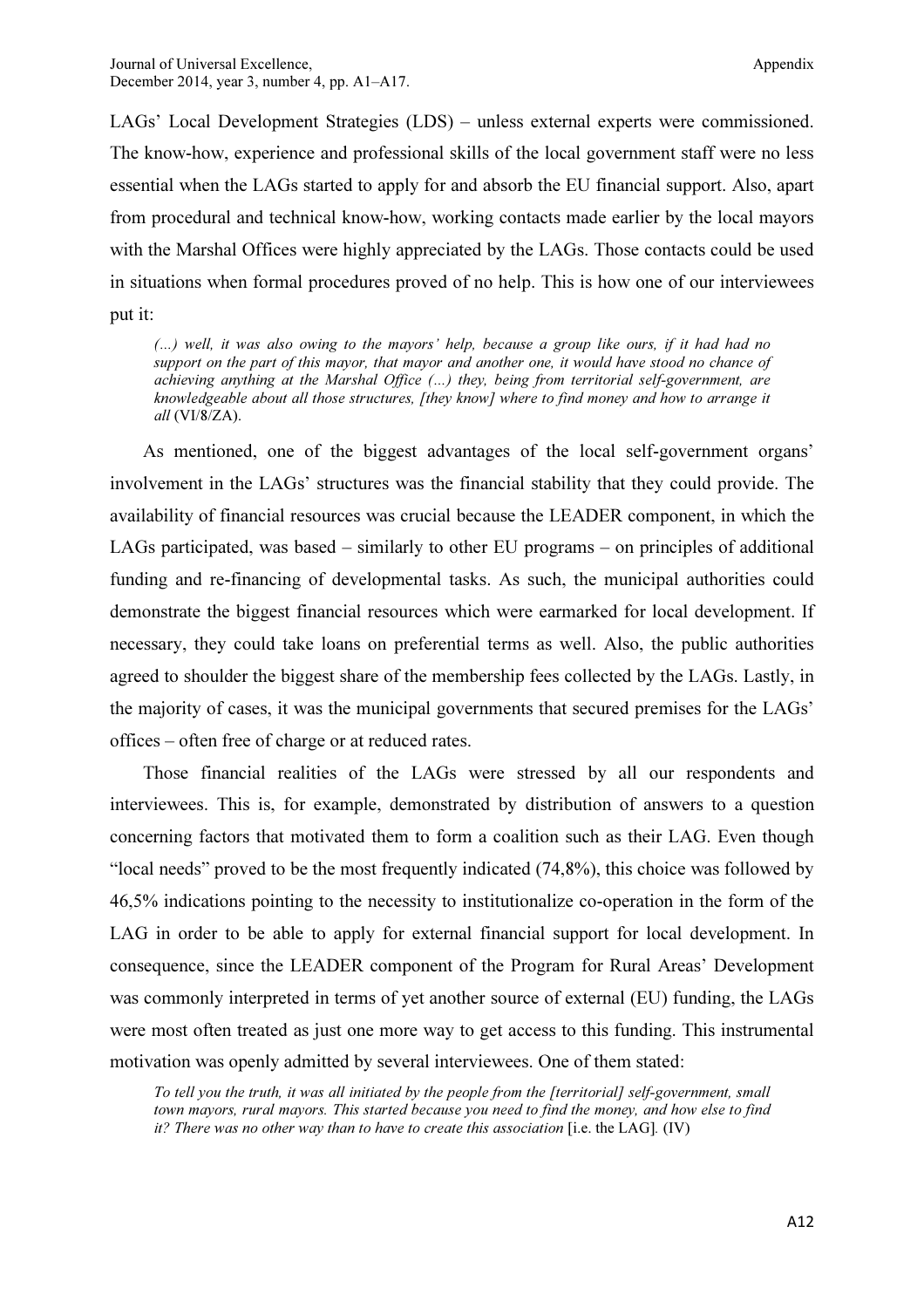Furthermore, the dominant position of the municipal governments within the LAG coalitions for local development finds also reflection in the manner in which the financial means available to the LAGs from the LEADER component were distributed among the four types of activity permitted within the program in the 2007-2013 period. The data for the Podkarpackie Voivodeship evidence the following logic of allocation:

- 1. Diversification toward non-agricultural economic activity: 11 158 339.51 PLN (ca. 2 675 860 Euro) –  $6.31\%$
- 2. Creation and development of micro-enterprises: 21 426 717.30 PLN (ca. 5 138 301  $Euro - 12.13%$
- 3. Village renewal and development: 106 868 039.71 PLN (ca. 25 627 827 Euro) 60.48%
- 4. Small projects: 37 255 512.26 PLN (ca. 8 934 175) 21.08% (Pawłowska, Gąsior-Niemiec, Kołomycew 2014).

Noteworthy, financial support available through Activity 1 and Activity 2 was typically earmarked for farmers and local businesses, while non-governmental and grassroots organizations could apply for funding through Activity 4. By contrast, the municipal organs were by far the most frequent beneficiary of financial support available *via* Activity 3. As is easily seen from the data presented above, the share of the funding allocated to Activity 3. was the biggest.

What is more, the projects supported through Activity 3. carried, on average, the biggest financial value, which could reach up to 500 000 PLN (ca. 120 000 euro). They were usually related to building various types of infrastructure intended for public use, which could facilitate development of tourism, sports, culture and leisure opportunities. Other types of projects concentrated on improvement of public space, restoration of heritage, renovation of monuments etc. In their majority, the projects implemented via Activity 3. were thus focused on public utilities and amenities whose construction and maintenance are listed among the municipal self-government's assigned tasks. In many rural municipalities regularly available financial means to meet obligations of this kind are very limited.

## Community-led Local Development

In the new EU financial perspective 2014-2020, the LEADER approach is to evolve in the direction of a new model called Community-led Local Development (CLLD). The CLLD model preserves the fundamental LEADER's features, such as: the bottom-up initiative, territoriality, integrated actions, partnership, innovation, decentralization of management and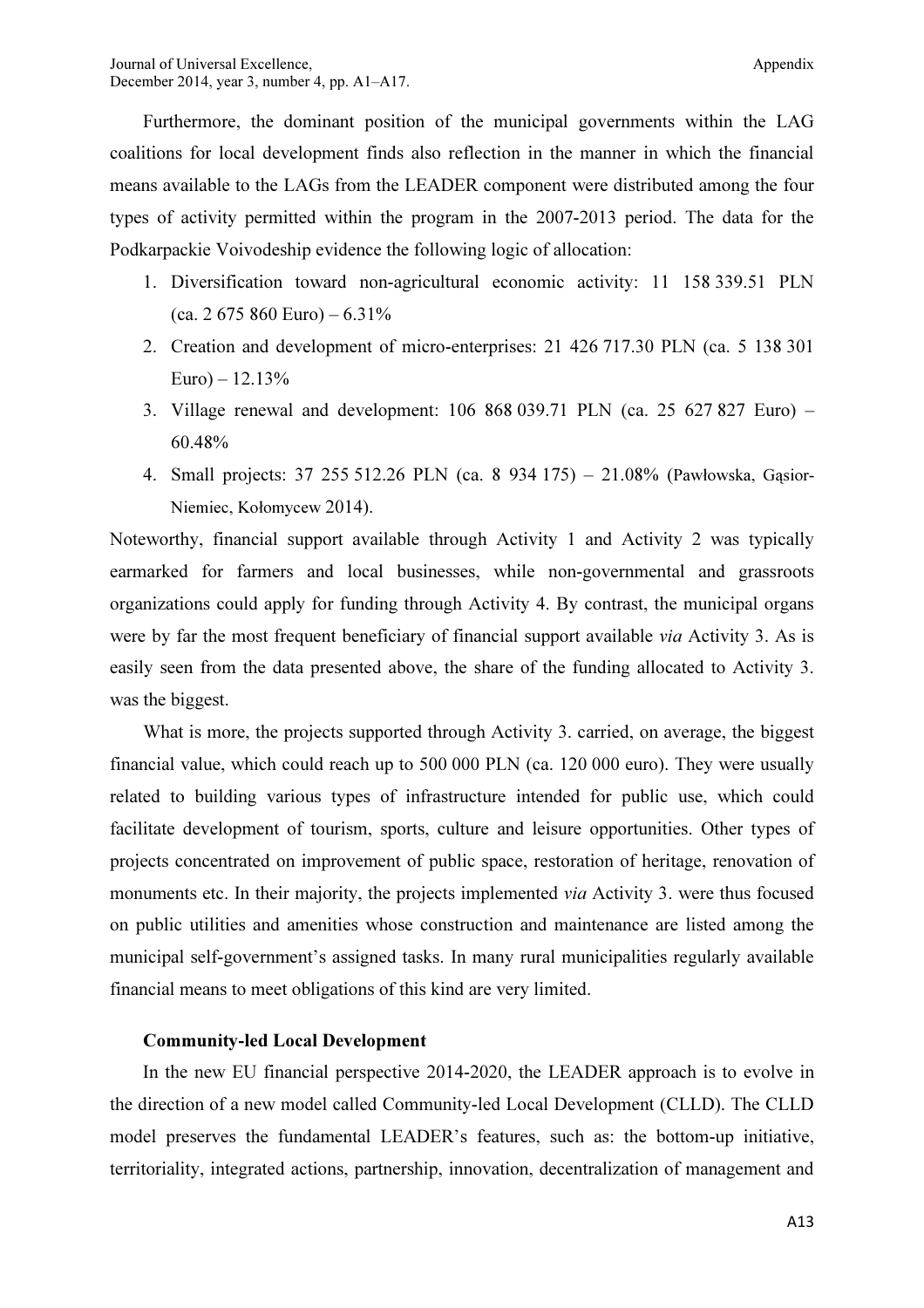financing as well as networking and co-operation. What distinguishes the CLLD from the LEADER model is first of all the fact that it may be supported by all of the four major EU structural funds: the European Agricultural Fund for Rural Development (EAFRD), European Maritime and Fisheries Fund (EMFF), European Regional Development Fund (ERDF) and European Social Fund (ESF).

The CLLD model is to be an obligatory instrument in the area of Common Agricultural Policy, whereas its implementation remains optional in the other policy fields – subject to decisions taken by the individual Member States (MIiR, 2014, p. 3). Even if only optional, the expansion of collaborative and participative ways to involve local citizens in public policies must be interpreted in terms of an official appreciation of the LEADER approach<sup>8</sup>. Irrespective of the factors responsible for the promotion of local coalitions made up of stakeholders anchored in different sectors, in the 2014-2020 financial perspective such local coalitions will be expected to increase their scope of action.

For example, they will need to plan activities aimed at: facilitating access to the labor market for the long-unemployed and professionally passive; improving access to high quality public services; supporting social entrepreneurship; re-developing impoverished urban and rural communities. Importantly, all of the listed activities are found among the tasks attributed by law to the territorial self-government in Poland. In the circumstances, it is almost certain that local coalitions operating under the CLLD will be used to support the municipal public organs in fulfilling their responsibilities. This is likely to further reinforce the dominant role played in them by the public authorities. Their strategic collaboration and skillful coordination will also be crucial because an opportunity to finance developmental initiatives through the CLLD mechanisms is expected to trigger the effects of scale.

This is because the reach of activities pursued will be able to cover an area exceeding a single municipality and thus reaching a bigger population. For the same reason, the CLLD coalitions will be able to involve more stakeholders and, hopefully, make them more engaged in cross-sector enterprises. In consequence, the initiatives undertaken in accordance with the CLLD model will have a supra-local character with all of the consequences involved. Their positive consequences will certainly include more opportunities to overcome financial and organizational constraints typical of small municipalities. Their negative consequences might

l

<sup>&</sup>lt;sup>8</sup> However, it should be noticed that the further promotion of institutionalized, cross-sector coalitions based on the principle of partnership is in no lesser degree related to the priority given by the EU decision-makers to institutional transformation pursued in accordance with theories of the New Public Governance.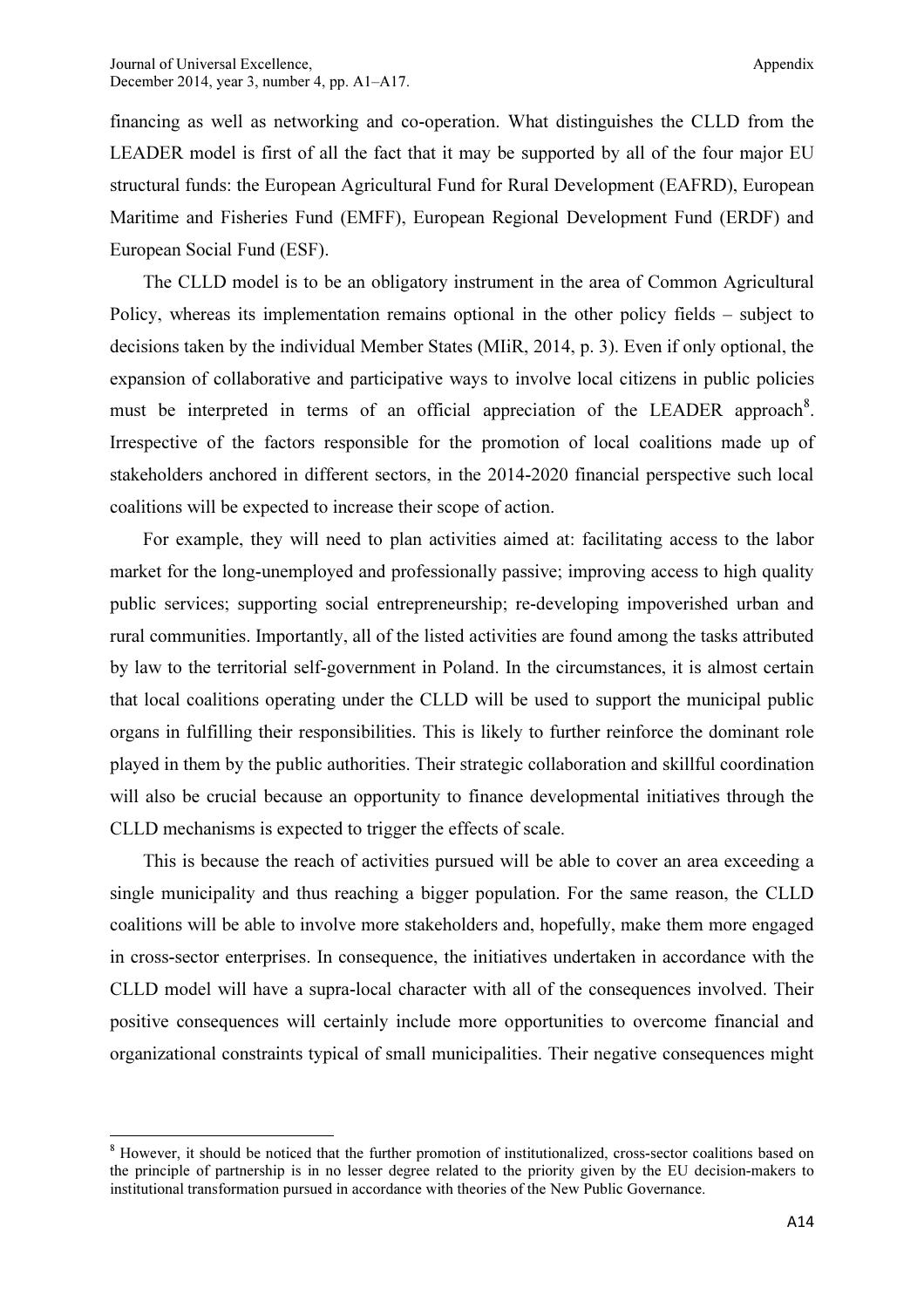entail a loss of the local feeling and the relative operational accessibility that was typical of the LAGs.

#### **Conclusions**

 $\overline{\phantom{a}}$ 

Research focused on members of the Local Action Groups in the Podkarpackie Voivodeship demonstrates that the local public authorities were the most frequent architects of this kind of coalitions for local development. What is more, the territorial self-government organs proved to be those coalitions' most powerful stakeholders, offering access to the biggest financial resources, providing most of the needed human and organizational resources as well as mobilizing the other actors to network and co-operate. Also, the local government organs provided the most competent know-how as far as applying for EU financial support earmarked for local development via the LEADER component of the national Program for Rural Areas' Development.

However, the dominant position of the municipal authorities in pro-developmental coalitions such as the LAGs was not only secured owing to their structural advantages over the other types of local stakeholders. Apart from being anchored in the existing legal regulations, this position was also made possible because of their strong legitimacy in the role of an animator in the field of local development. Owing to the nearly 25 years of its effective operation in Poland, the municipal self-government has become the most legitimate addressee of expectations that local communities have as far as their development. This conclusion is clearly supported by quite unequivocal evidence produced by our field research on Local Actions Groups (LAGs), which are pro-developmental coalitions established in the Polish rural areas<sup>9</sup>.

The formula of coalitions grouping various stakeholders involved in local development – such as exemplified by the LAGs – has only started to be practiced in Poland. The initial disproportions between the different types of stakeholders involved in the LAGs – in terms of their resources, know-how, capacity to act and, last but not least, their social legitimacy – were too big to genuinely expect a partnership of equals. This explains why – in spite of the requirements imposed by law – the LAGs became dominated by the municipal authorities. Moreover, finding a better balance between the stakeholders representing different sectors does not seem a realistic option in rural parts of Poland, even in a longer term because of the structural weakness of the non-governmental and economic sector there. While this

<sup>&</sup>lt;sup>9</sup> Critical remarks concerning the towering role of the local public authorities in the LAGs were only rarely expressed during the in-depth interviews conducted by our research team.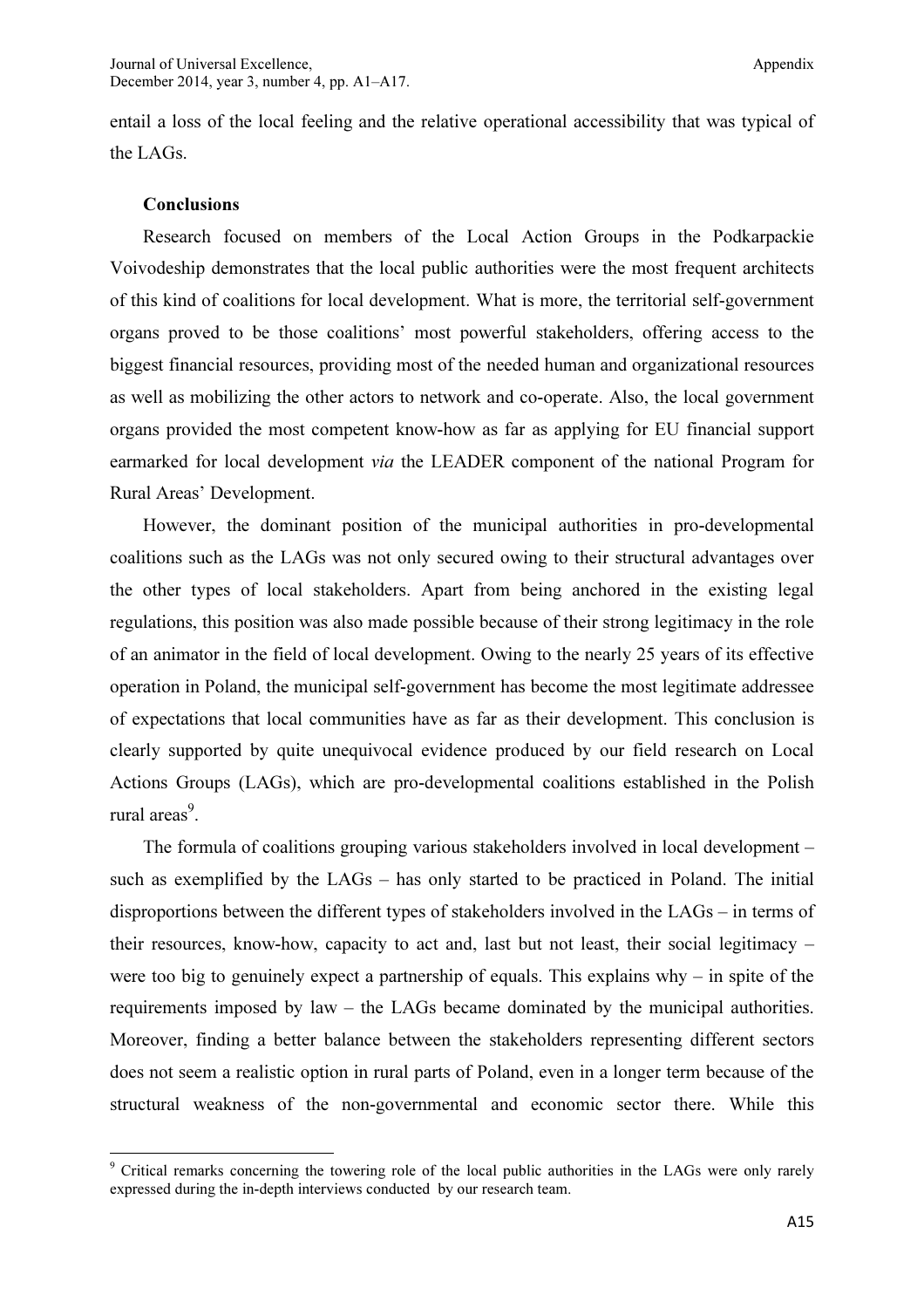conclusion might read uncomfortable theoretically, it could also be interpreted in a more upbeat tenor since local development is not predominantly about constructing ideally balanced coalitions. Rather, it is about finding most effective ways to make relevant stakeholders involved to the benefit of the local communities.

This pragmatic statement does not preclude an expectation that processes of learning and emancipation on part of the non-public stakeholders may succeed in some local communities, enabling more balanced pro-developmental coalitions to emerge. Inter alia, the formal need to abide by the partnership regulations is likely to result in the so far weaker stakeholders' growing capacity to articulate their needs and interests, which might encourage them to bargain with the so far more powerful public partners on more equal terms. However, the role of an architect will probably continue to be associated with the municipal authorities – not least because of their democratic legitimacy and their assumed interest in the promotion of well-being of the whole local community, whereas the other stakeholders may be perceived as motivated by narrower objectives.

Also, the strategic position of local government is likely to be reinforced when coalitions for local development, such as the LAGs, will start operating according to the CLLD model – receiving more funding and increasing the scale and scope of permitted activities. Such changes may help resolve difficulties experienced by small municipalities more effectively, not the least because they will facilitate processes to create supra-local economies of scale, including in the area of public service delivery. Incentives offered are likely to foster cooperation rather than competition between individual municipalities, which will increase the overall capacity of the public authorities to coordinate developmental processes. By contrast, the roles and positions of the other stakeholders might not necessarily be strengthened under the CLLD model, which is, however, subject to future research. Similarly, systematic research is needed in order to see whether the switch from the LEADER model to the CLLD model will indeed result in more integrated and participative patterns of local development.

#### References

- European Commission. (2006). The LEADER Approach. A basic guide. Retrieved from http://ec.europa.eu/agriculture/publi/fact/leader/2006\_en.pdf
- GUS (2013). Powierzchnia i ludność w przekroju terytorialnym w 2013 r. Informacje i opracowania statystyczne.
- Halamska, M., Michalska, S. & Śpiewak, S. (2013). LEADER w Polsce: drogi implementacji programu. Wieś i Rolnictwo, 149(4), 104-119.